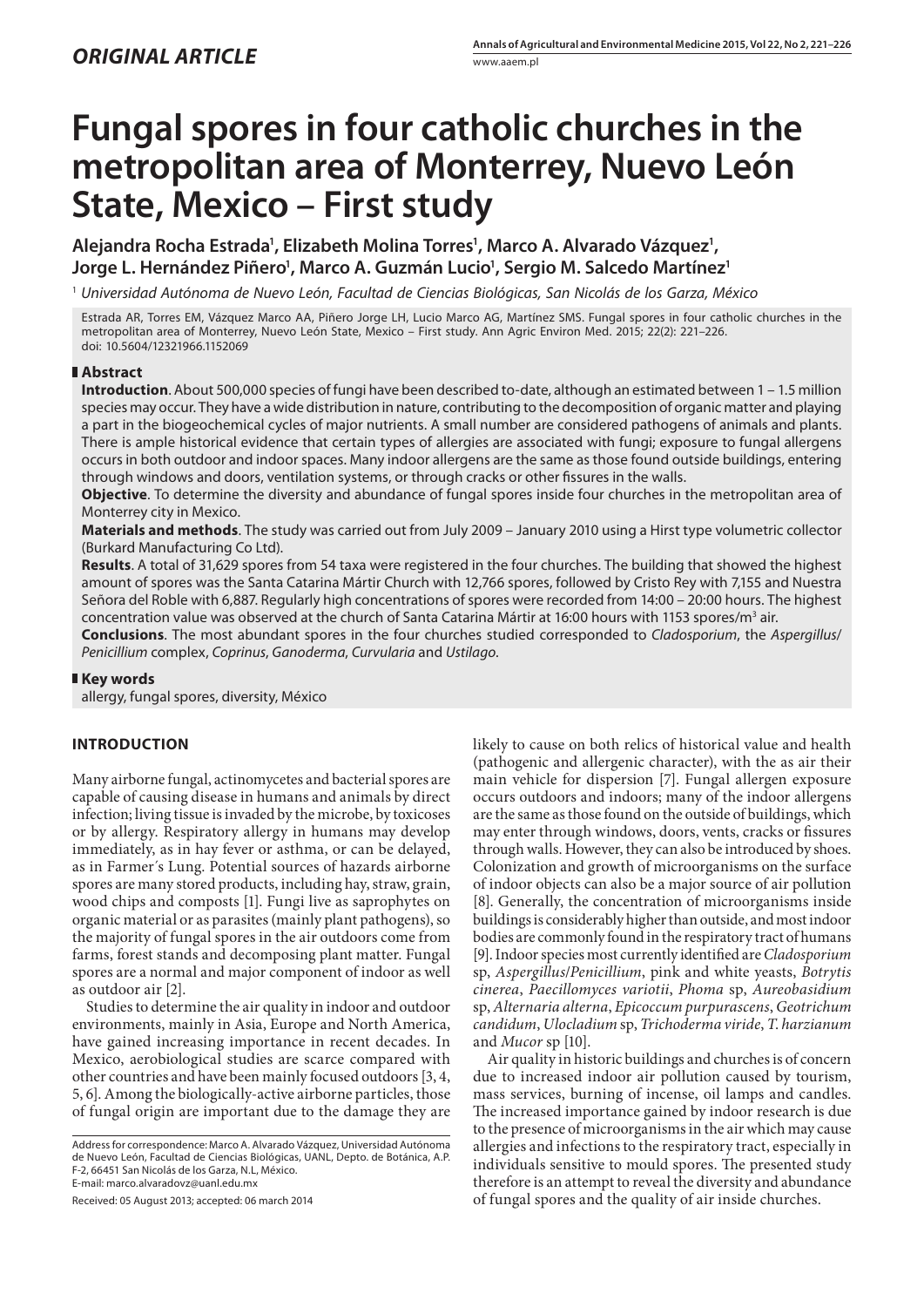#### Alejandra Rocha Estrada, Elizabeth Molina Torres, Marco A. Alvarado Vázquez, Jorge L. Hernández Piñero, Marco A. Guzmán Lucio, Sergio M. Salcedo Martínez . Fungal…

## **MATERIALS AND METHOD**

**Area of study.** *The Metropolitan Area of* Monterrey (MAM) in Nuevo León State, Mexico, includes the municipalities of Monterrey, Guadalupe, San Nicolas de los Garza, Santa Catarina, San Pedro Garza Garcia, General Escobedo, Apodaca and Benito Juarez; located at the piedmont of the Sierra Madre Oriental mountains and overlooking the vast steppe of northeastern Mexico. This steppe area, in turn, covers the north and east of Nuevo Leon State, part of northeastern Coahuila State and northwestern Tamaulipas State. The MAM covers an approximate area of  $1,480 \text{ km}^2$ located between the parallels 25 °35´ and 25 °50´ North latitude, and between the meridians 99°59′ and 100°30′ West longitude. Downtown is located at 25 °40´ North latitude and 100°18′ West longitude at an altitude of 534 meters. Considering the slope of the terrain of the urban site, oriented west-east, the same altitude varies from 680 m in Santa Catarina to 380 m in the municipality of Benito Juarez. The MAM is located where three major physiographic provinces converge, the Sierra Madre Oriental Mountains, the Northeast Coastal Plains and the Northern Highlands. These three units determine the natural landscape that surrounds the MAM. The soils in the MAM present semiarid climate characteristics unfavourable for its development. This extreme environmental condition with large thermal ranges and a torrential moisture regime has influenced soil genesis since late Quaternary period.

The distribution of plant communities is generally established accordingly to the pattern of relative humidity in the region. This situation is evident on the plains of the upper and lower platforms where humidity is higher in the south and southeast and decreases lower in the north and northwest. The same pattern occurs to the matorral going from caducifolious in the south to crassifolious in the north and northeast. Furthermore, the MAM is located within the subtropical high pressure zone, therefore, this latitudinal geographical position and its regional orographic conformation are conditions of climate behaviour greatly influenced by marine and continental air masses modified by the upper atmosphere circulation. The characteristic climate that prevails in the MAM, according to the Köppen classification system modified by García [11], is a dry warm steppe, extreme with erratic rains falling in late summer, which is classified as -S(h')hw (e'), although the highest rain incidence occurs in September and the lowest in January with the total annual between 300–500 mm. The average annual temperature is 22.1 °C. The prevailing winds in the region blow from northeast and southeast and become more intense in the warm half of the year.

**Aeromycological study.** This study was conducted during July 2009 – January 2010 in four churches in the MAM. The selected church buildings are named in Spanish: Santa Catarina Mártir, Nuestra Señora del Roble, Nuestra Señora del Perpetuo Socorro and Cristo Rey. To obtain the spores, a Hirst type volumetric collector (Burkard Manufacturing Co. Ltd.,), was placed inside each building at a height of 1 m above ground level. This collector worked continuously during 24 hours at a constant air flow of 10 liters/minute. Air entered through a hole at the top of the device and the particles impacted onto a slide coated with silicone oil, which rotated at a speed of 2 mm/hour, giving a total length of 48 mm each sampling day. Sampling was carried out during 12 days in each of the churches, i.e., 48 days total, ensuring that half of this period occurred in days of low anthropogenic activity, that is, without a massive influx of people that might affect the atmospheric fungal content, while in the other half of the sampling period a high anthropogenic activity occurred.

The collect samples were transferred to the Laboratory of Plant Anatomy and Physiology of the Universidad Autónoma de Nuevo León (UANL) and mounted in glycerol-gelatin inclusion medium. For the identification of fungal spores, the works of Kapp [12], Lacey and West [1] were used as references. The frequency occurrence of the different types of spores was calculated from the data obtained for each type of spores in relation to the records obtained from the collectors installed at the four sampling sites (churches). The daily total concentration of spores was evaluated by counting the collected spores after two longitudinal runs, and the quantities obtained were multiplied by the correction factor of 1.08 in order to express the concentration as spores per cubic meter of air (spores/m<sup>3</sup>).

## **RESULTS AND DISCUSSION**

During the period of study between 5 July 2009 – 18 January 2010, a total of 31,629 spores were counted in the four analyzed churches. These spores were classified within 54 types of spores, although 1,851 spores could not be identified (Tab. 1). The location that showed the highest spore counts during the study period was the church Santa Catarina Mártir with 12,766 spores, followed by Cristo Rey with 7,155 and Nuestra Señora del Roble with 6,887, while the Nuestra Señora del Perpetuo Socorro church presented the fewest spores with 4,821. Analysis of the type of spores showed that conidiospores were found at a higher percentage (81%), followed by the basidiospores with 10%, ascospores with 3% and 6% of other kinds. The prevalence of conidiospores resulted from the spore *Cladosporium* which represents 67% of total spores in the four churches. This finding coincides with Rocha Estrada et al. [6] who reported it as the most abundant spore in the MAM, representing 68% of total spores. In addition, *Cladosporium* is considered one of the most abundant moulds in most environments worldwide, and often found on windows, walls and a variety of cellulosic materials [13, 14, 15]. Besides *Cladosporium* as the most abundant spores found in the churches under study, the complex *Aspergillus/Penicillium, Coprinus, Ganoderma, Curvularia* and *Ustilago* followed in that order. Caretta [16] has mentioned that the number of indoor fungal spore types in the air depends mainly on the presence of sources of dispersion, with *Aspergillus, Penicillium, Cladosporium, Alternaria, Mucor, Rhizopus* and *Oidiodendron* appearing more frequently. Different authors have mentioned that the highest concentrations of spores are produced in spring and the most abundant indoor spores correspond to *Aspergillus, Penicillium* and *Cladosporium* [5, 17, 18]. Similar results were found in the presented study since *Cladosporium* and the complex *Aspergillus/Penicillium* were the most abundant types in the churches examined. The obtained results also coincide with those published by Petushkova and Kandyba [8], who found some species of *Aspergillus, Cladosporium, Geotrichum* and *Penicillium* inside cathedrals in Moscow,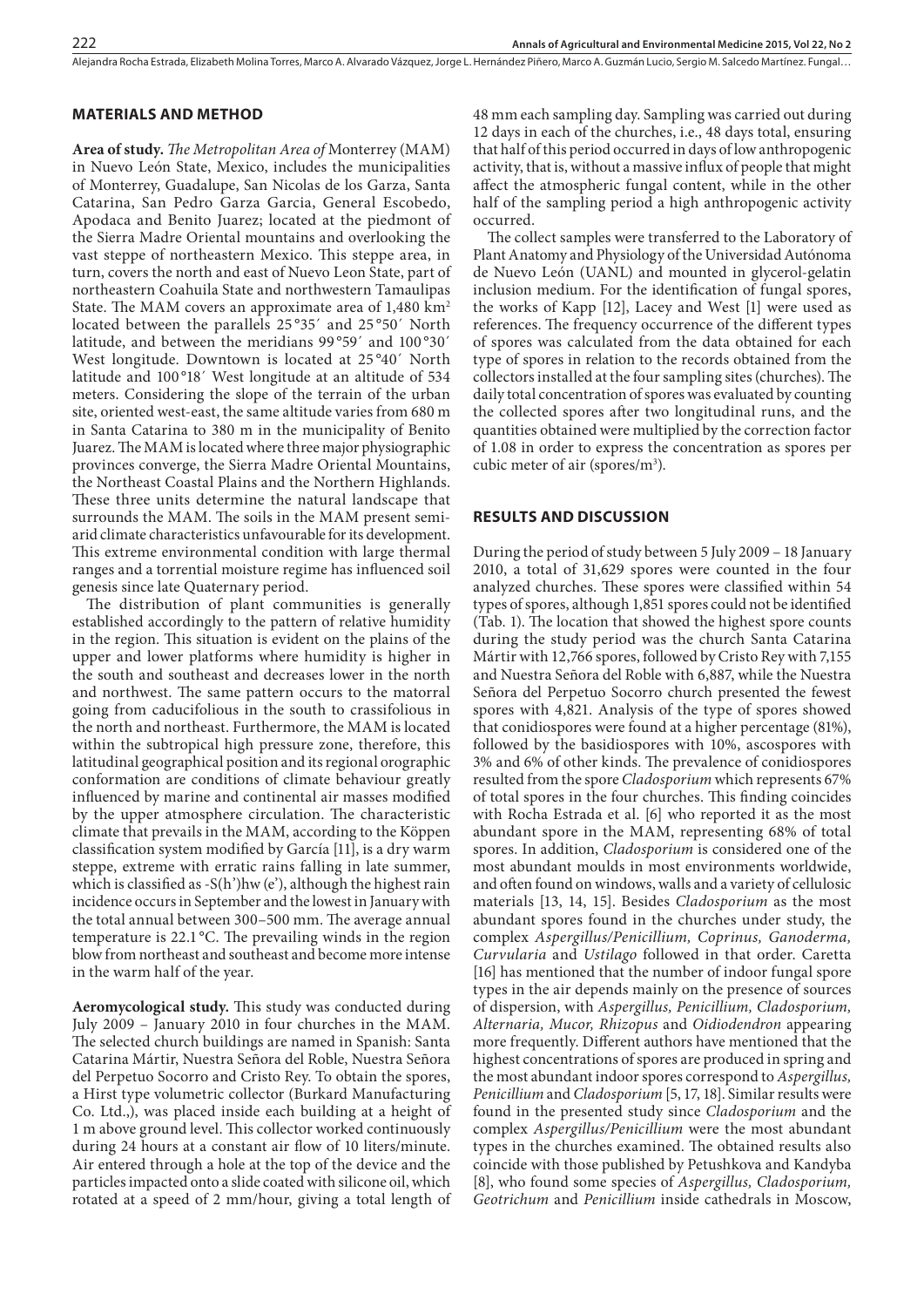## **Annals of Agricultural and Environmental Medicine 2015, Vol 22, No 2**

Alejandra Rocha Estrada, Elizabeth Molina Torres, Marco A. Alvarado Vázquez, Jorge L. Hernández Piñero, Marco A. Guzmán Lucio, Sergio M. Salcedo Martínez . Fungal…

#### **Table 1.** Type of fungal spores of four churches of MAM

| Type of spores          | Catarina Mártir  | El Roble       | Perpetuo Socorro | Cristo Rey     | Total          |
|-------------------------|------------------|----------------|------------------|----------------|----------------|
| Alternaria              | 53               | 9              | 21               | 33             | 116            |
| Arthrinium              |                  | $\mathbf 1$    | $\mathbf{1}$     | 3              | 5              |
| Aspergillus/Penicillium | 1543             | 570            | 390              | 931            | 3434           |
| Beltrania               | $\mathbf{1}$     | $\mathbf{1}$   |                  | $\mathbf{1}$   | 3              |
| Bispora                 | $\mathbf{1}$     |                |                  | $\mathbf{1}$   | $\overline{2}$ |
| <b>Bolbitius</b>        | 17               | 53             | 35               | 71             | 176            |
| Botryodiplodia          | 8                | $\mathbf{1}$   | $\mathbf{1}$     | 3              | 13             |
| Cercospora              | 12               | $\mathbf{1}$   | $\mathbf{1}$     | 10             | 24             |
| Chaestosporium          |                  | $\overline{2}$ | 4                | 3              | 10             |
| Chaetomium              | 3                | $\overline{2}$ | 8                | $\mathbf{1}$   | 14             |
| Cladosporium            | 8739             | 5209           | 3159             | 3932           | 21039          |
| Coprinus                | 692              | 238            | 347              | 731            | 2008           |
| Curvularia              | 158              | 57             | 48               | 130            | 392            |
| Dactylaria              | 10               | 9              | 5                | 48             | 71             |
| Daldinia                | 26               | 6              | 11               | 15             | 58             |
| Didymella               | 14               | 35             | 6                | 43             | 98             |
| Didymosphaeria          | 22               | 13             | 13               | 23             | 70             |
| Diplodia                | 6                | $\overline{4}$ | $\mathbf{1}$     | $\overline{2}$ | 14             |
| Diplodina               | 22               | 12             | $\overline{2}$   | 18             | 54             |
| Drechslera              | 10               | 5              | $\overline{2}$   | $\overline{2}$ | 19             |
| Epicoccum               | 5                | 4              | $\mathbf{1}$     | 8              | 18             |
| Exosporium              | 3                |                |                  | 4              | 8              |
| Fusarium                | 8                | 11             | 5                | 63             | 86             |
| Ganoderma               | 264              | 111            | 76               | 144            | 594            |
| Geotrichium             | $\mathbf{1}$     |                | $\mathbf{1}$     | 6              | 9              |
| Helminthosporium        | $\mathbf{1}$     | $\mathbf{1}$   |                  | 3              | 5              |
| Hypoxylon               | 44               | 17             | 21               | 26             | 108            |
| Leptosphaeria           | 35               | 9              | 9                | 28             | 80             |
| Micronectriella         | $\overline{4}$   |                | 3                | 11             | 18             |
| Mycosphaerella          | $\mathbf{1}$     |                |                  | 5              | 6              |
| Nectria                 | 13               | $\overline{2}$ | 2                | 17             | 35             |
| Nigrospora              | 36               | 17             | 23               | 27             | 103            |
| Paecilomyces            |                  |                |                  | 8              | 8              |
| Panaeolus               | 14               | $\overline{2}$ | 4                | 23             | 43             |
| Periconiella            | 53               | 30             | 27               | 29             | 139            |
| Phaeosphaeria           | 3                | 3              | $\mathbf{1}$     | 5              | 13             |
| Pithomyces              | 19               | 2              | $\mathbf{1}$     | 3              | 26             |
| Pleiochaeta             | 3                | 4              | 3                | 3              | 14             |
| Pleospora               | 10               |                | $\overline{2}$   | 5              | 17             |
| Puccinia                | 18               | 3              | 13               | 16             | 51             |
| Rhizopus                | 14               | 32             | 40               | 5              | 92             |
| Rhodotorula             | 11               | $\overline{4}$ | 3                | 6              | 25             |
| Rosellinia              | 3                | 2              | $\mathbf{1}$     |                | 6              |
| Serpula                 | 68               |                |                  | $\mathsf 3$    | 71             |
| Sordaria                |                  | 4              |                  |                | 4              |
| Spegazzinia             | $1\,$            | $\mathbf{1}$   | $\mathbf{1}$     |                | 3              |
| Sporormia               | $\boldsymbol{9}$ |                |                  | 15             | 24             |
| Sporormiella            | $\mathbf{1}$     |                | $\mathbf{1}$     |                | $\overline{2}$ |
| Stemphylium             | 6                | $\mathbf 1$    | $\overline{2}$   | 10             | 19             |
| Tilletia                |                  |                |                  | $\overline{2}$ | $\overline{2}$ |
| Torula                  | 31               | 5              | 4                | 32             | 73             |
| Ulocladium              | $\,6\,$          | 6              | 3                | 9              | 25             |
| Ustilago                | 107              | 79             | 70               | 66             | 322            |
| Venturia                | 31               | 8              | $16\,$           | 50             | 105            |
| Unidentified            | 604              | 297            | 432              | 518            | 1851           |
| <b>Total spores</b>     | 12766            | 6887           | 4821             | 7155           | 31629          |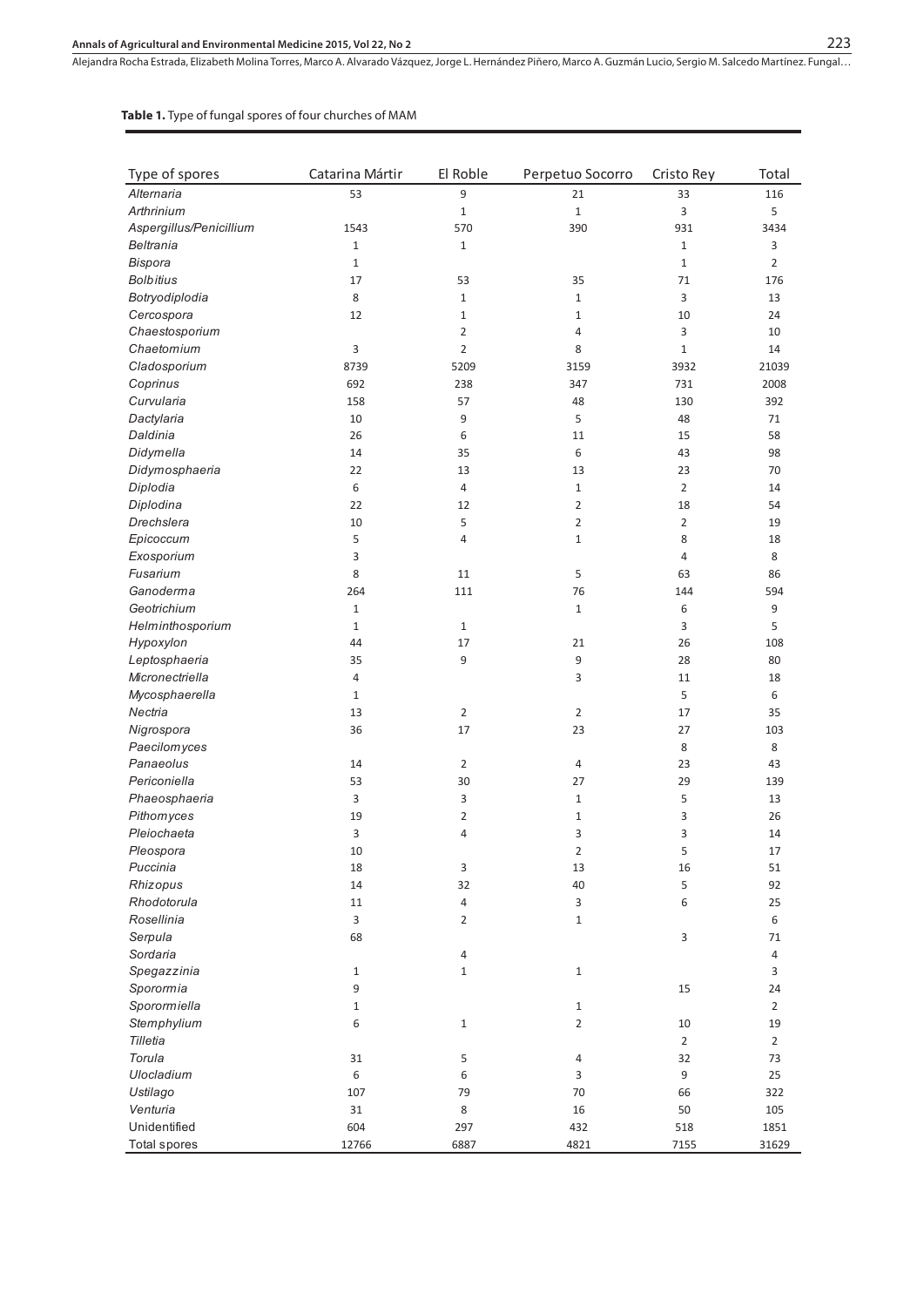Russia, which are likely to produce some allergy related illness. In Mexico, fungal particles can be considered a risk factor in children causing asthma, rhinitis and allergy; however, it is difficult to establish a direct relationship between exposure to mould and respiratory symptoms, particularly if the volumetric results are not well documented [19]. The concentration of spores of *Ganoderma, Ustilago*  and *Coprinus* inside the churches was considerably high, and it is important to remark that *Ganoderma* basidiospores are dominant members of aerial spores in many regions of the world and considered important allergens [20]. On the other hand, the relative abundance of spores of *Coprinus* is somehow erratic since reports on their presence are scarce. This spore type is a common saprophyte favoured by warm climate, but it is unlikely to identify their basidiospores in viable sampling studies, or even in volumetric impact studies which have not usually reported them at high concentrations [21].

224

The presence of *Alternaria* in the churches under study was limited in the church of Nuestra Señora del Roble, only nine spores were found, while in Santa Catarina Mártir Church a maximum average of 53 spores was found, which is in accordance with reports from several authors for this spore [15, 22] since it is more commonly found in outdoor environments, although it is likely to colonize indoors when conditions are favourable. However, another important reason for it not being found indoors is the size of their spores, since they can grow up to  $20 - 40 \mu m$  [11]. However, there are reports on *Alternaria* as a major fungal spore in indoor environments [23].

The daily variation of spores in the four churches of the MAM is shown in Figure 1. There it may be noticed that in the Church of Santa Catarina Mártir the day with the highest concentration of spores occurred on Sunday, 6 September, with a total of 2,089 spores/ $m<sup>3</sup>$  and did not vary considerably with respect to the concentration the following day. The highest abundance during these two consecutive days may have occurred because rainfalls in September are high, thus increasing the favourable conditions for fungal growth outdoors, which are then transported to the interior environment by air currents and visitors. On the contrary, the day with the lowest concentration of spores occurred on Sunday, 5 July, with a total of 71 spores/ m3 . The days with the highest and lowest concentration of spores both occurred on Sundays, which are days with four Mass services attended by a crowd, compared to the rest of the weekdays. At the Nuestra Señora del Roble Church, the day with the highest concentration of spores occurred on Monday, 7 December, with 1,686 spores/m<sup>3</sup> and the lowest concentration was recorded on Thursday, 16 July with 33 spores/m<sup>3</sup>. Generally, higher concentrations of spores were recorded on samples taken on Sundays, with the exception of Thursday (17 September) and Monday (7 December which exhibited an unusually high count of spores, most likely due to parade celebrations of both Independence Day and the Anniversary of the Apparition of Our Lady of Guadalupe during the previous nights, which would explain the high concentrations of fungal spores brought indoors by the crowd. For the Church of Perpetuo Socorro the day with the highest concentration of spores occurred on Sunday November 29th with 1135 spores/m<sup>3</sup> while the lowest concentration was recorded on Monday, 20 July with 22 spores/m<sup>3</sup>. The highest peaks of spores at this site occurred on



**Figure 1.** Daily variation of spores in four churches of MAM

Sundays and occasionally on some Saturdays, suggesting that anthropogenic activity may be the cause of this increment due to the crowd outside and inside the church, and since the doors of this particular building remain open, fungal particles may enter and contribute to the rise in the spore concentration. Similarly, the day with the highest number of collected spores at the Cristo Rey Church occurred on Sunday, 27 September with 1,063 spores/m<sup>3</sup>, whereas there were only 90 spores/m<sup>3</sup> on Sunday, 26 July. The number of sampled spores remained uniform every single sampling day most likely because the surrounding environment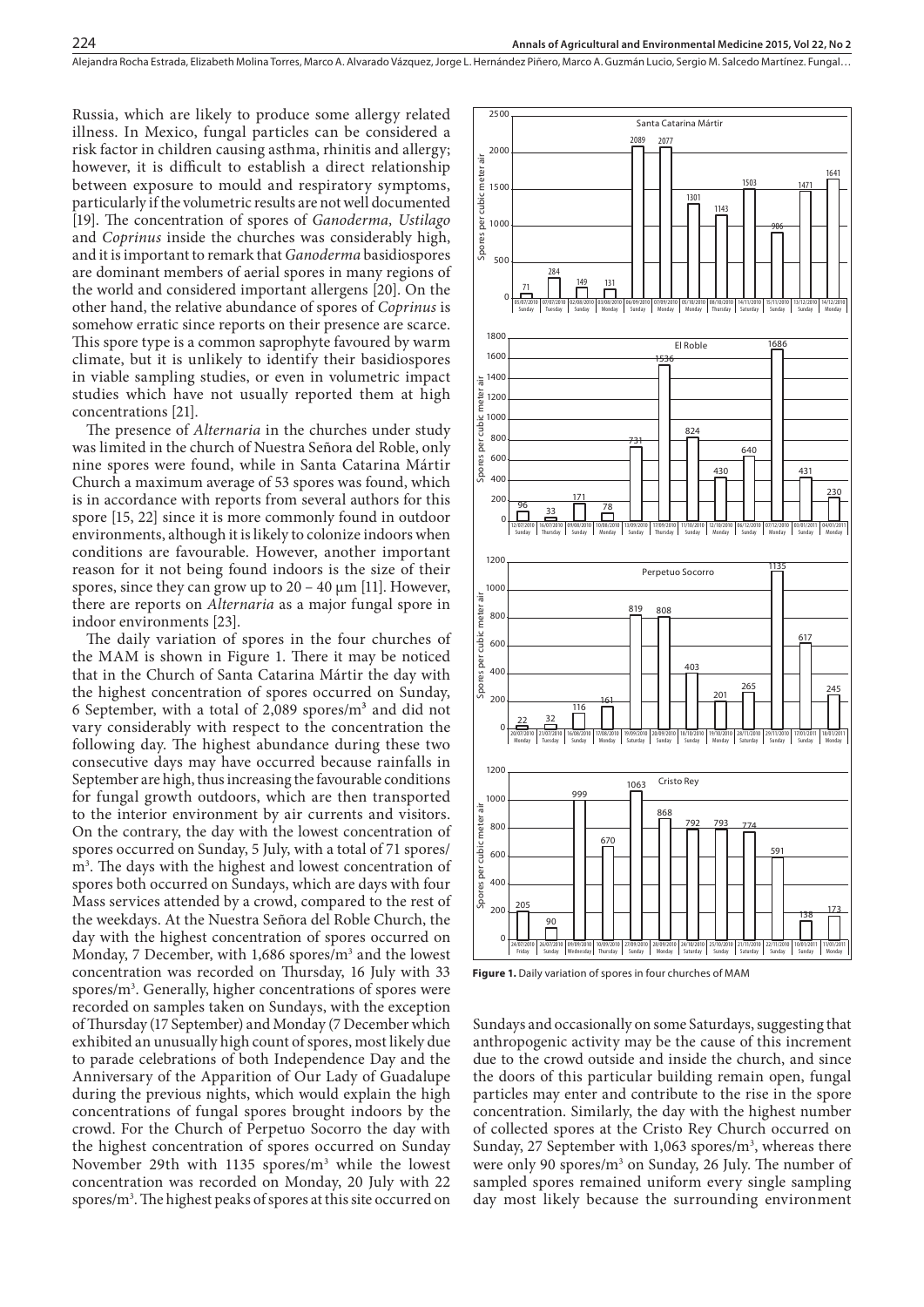Alejandra Rocha Estrada, Elizabeth Molina Torres, Marco A. Alvarado Vázquez, Jorge L. Hernández Piñero, Marco A. Guzmán Lucio, Sergio M. Salcedo Martínez . Fungal…



**Figure 2.** Hourly variations of spores in the four churches of MAM

persisted almost undisturbed throughout the weekdays. On the contrary, six Mass services and other activities are held on Sunday with crowds coming and going.

With respect to the hourly variation, it was found that the highest concentrations of spores in the churches were recorded between 14:00 – 20:00 hours (Fig. 2). The peak concentration at the church of Santa Catarina Mártir was at 16:00 hours (1,153 spores/m<sup>3</sup> air) while the church of Nuestra Señora del Perpetuo Socorro showed the lowest concentration at 09:00 with 51 spores/ $m^3$  (Fig. 2). Low quantities of spores were detected in the four churches during the first two months of the study (July and August), but increased from September – January when it declined again. These records of lower and greater abundance of spores matched with the months of lower and higher relative humidity, respectively. Chakraborty et al. [24], in a comparative study of fungal spores in the air from five indoor and five outdoor environments in Burdwan, West Bengal, India, found a significant seasonal variation in spore concentration with low values in summer (March-June) and high values in the rainy season (July-October), attributing it to the fact that during the rainy season moderate temperatures and high relative humidity favoured fungal growth and sporulation, while fungi grew poorly in the high temperatures and dry conditions prevailing during the summer period. Furthermore, Aira et al. [25] mentioned that the concentration of fungal propagules were higher during spring and summer, but significantly decreased from September both indoors and outdoors.

In general, church buildings tend to be constructions with extraordinary roof elevation in order to establish the high spirit of its founding, giving more importance to an aesthetic-religious design over a functional project; therefore, churches are dominated by closed areas which are regularly lighted and ventilated in a deficient manner, especially in old buildings. Aira et al. [25] mentioned that high humidity and reduced ventilation are the main conditions favouring microbial contamination of air in indoor environments, despite a substrate always being necessary to provide nutrients to the fungus (wood, cellulose, various textiles such as curtains, carpets, etc.). Thus, poor ventilation has been a common problem in churches due to the need to regulate the temperature of the building to create a pleasant atmosphere for visitors, for health reasons, or even to prevent bio-deterioration of the artistic and monumental heritage; hence, mechanical ventilation is commonly chosen among the alternatives. In the four church buildings of this study, assisted natural ventilation and fans are generally employed,

but an air conditioning system is also allowed in both the church of Nuestra Señora del Perpetuo Socorro and the church of Cristo Rey, and the use of evaporative air coolers are permitted in Santa Catarina Mártir and Nuestra Señora del Roble.

#### **CONCLUSIONS**

A total of 31,629 spores from 54 types of spores were found in the four churches studied. The church with the highest number of spores collected during the study period was the church of Santa Catarina Mártir with 12,766 spores belonging to 49 types of spores, followed by Cristo Rey church with 7,155, the church of Nuestra Señora del Roble with 6,887, while the Perpetuo Socorro church had 4,821 spores. Of the total identified fungal spores at the four churches, conidia had the highest percentage (81%), followed by the basidiospores with 10%, ascospores with 3%, and other spores 6%. The most abundant spores in the four churches were *Cladosporium*, followed by the complex *Aspergillus/ Penicillium*, *Coprinus*, *Ganoderma*, *Curvularia* and *Ustilago*. The highest concentration of spores in the churches occurred between 14:00 hours – 20:00 hours, and then decreased throughout the rest of the day.

#### **REFERENCES**

- 1. Lacey ME, West JS. The air spora. A manual for catching and identifying airborne biological particles. Springer, The Netherlands, 2006.
- 2. Durugbo EU, Kajero AO, Omoregie EI, Oyejide NE. A survey of outdoor and indoor airborne fungal spora in the Redemption City, Ogun State, south-western Nigeria. Aerobiologia 2013; 29: 201–216.
- 3. Rosas I, Calderon C, Ulloa M, Lacey J. Abundance of airborne *Penicillium* CFU in relation to urbanization in Mexico city. Applied and Environmental Microbiology 1993; 59 (8): 2648–2652.
- 4. Calderon C, Lacey J, McCartney A, Rosas I. Influence of urban climate upon distribution of airborne Deuteromycetes spore concentrations in Mexico city. Int J Biometerol. 1997; 40: 71–80.
- 5. Rosas I, Calderón C, Martínez L, Ulloa M, Lacey J. Indoor and outdoor airborne fungal propagule concentrations in Mexico City. Aerobiologia 1997; 13: 23–30.
- 6. Rocha Estrada A, Alvarado Vázquez MA, Gutiérrez Reyes R, Salcedo Martínez SM, Moreno Limón S. Variación temporal de esporas de *Alternaria*, *Cladosporium*, *Coprinus*, *Curvularia* y *Venturia* en el aire del área metropolitana de Monterrey, Nuevo León. Rev Int Contam Ambie. 2013; 29(2): 155–165 (in Spanish).
- 7. Sorlini C. Aerobiology: general and applied aspects on the conservation of art works. Aerobiologia 1993; 9: 109–115.
- 8. Petushkova J, Kandyba P. Aeromicrobiological studies in the Moscow cathedrals. Aerobiologia 1999; 15: 193–201.
- 9. Madigan MT, Martinko JM, Parker JB. Biología de los Microorganismos, Prentice Hall Iberia, Madrid, 1999 (in Spanish).
- 10. Dagmar SE. Biocontaminants in door environments. Cutter Information Corp USA, Arlington, 1994.
- 11. García E. Modificaciones al sistema de clasificación climática de Köppen. Instituto de Geografía. Universidad Autónoma de México, México, 2004 (in Spanish).
- 12. Kapp OR. Pollen and spores. Second edition. The American Association of Stratigraphic Palynologists Foundation. Dubuque, Iowa, 2000.
- 13. Kendrick B. Fungal allergens. In Smith EG. Sampling and identifying allergenic pollens and moulds. Blewstone Press, San Antonio Texas, USA. 1990; 41–49.
- 14. Palmas F, Cosentino S. Comparison between fungal airspore concentration at two different sites in the south of Sardinia. Grana 1990; 29: 87–95.
- 15. Abbott SP. Molds and other fungi in indoor environments: Summary of biology, known health effects and references. Natural Link MOLD LAB, 2004.